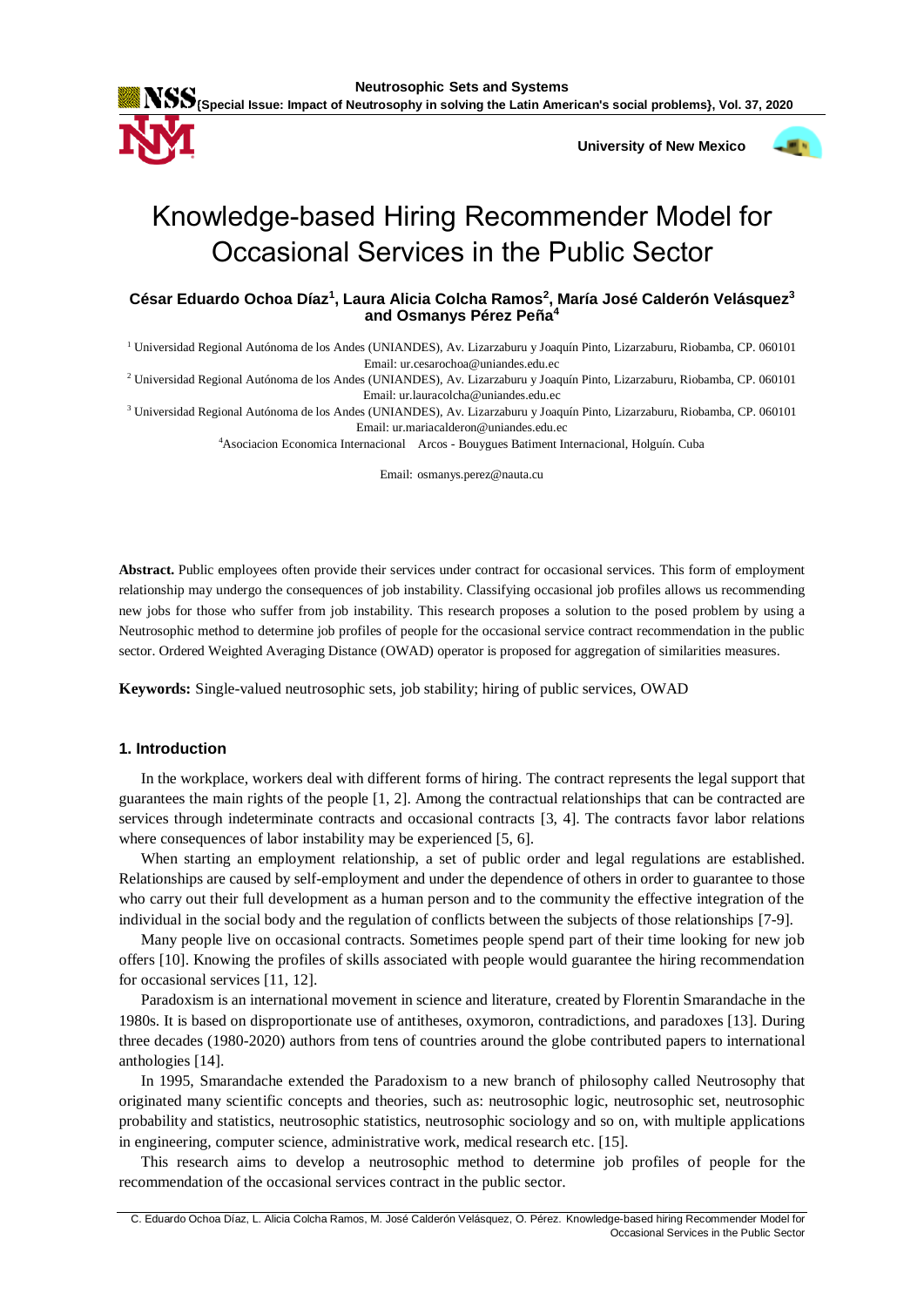The paper is divided into the following sections: Section 2 is dedicated to the preliminaries concepts of neutrosophic sets, and OWAD operators. In section 3, we propose a method to hire people in occasional services for the public sector. Section 4 contains the results applied to an example. We finish the paper with the conclusions.

# **2. Preliminaries**

This section introduces the main elements that facilitate the analysis and understanding of the proposed solution. We present the main theoretical references used for the development of the proposed method and characterize the elements associated with job stability and occasional services contracts.

# **2.1 Job stability and occasional service contract.**

Contracts for Occasional Services in the Public Sector (COSPS), it is the modality that covers the occasional work granted to public servants temporarily, contained in article 17 of the COSPS, that classifies appointments, in permanent and provisional. Regarding provisional appointments, COSPS makes a sub classification: "Art. 17.- Appointment Classes for the exercise of the public function, the appointments may be: Permanent, provisional, those that are issued to occupy"[\[16-18\]](#page-5-13).

Likewise, provisional appointment will be granted to those who were promoted, which will be evaluated within a maximum period of six months, through a technical and objective evaluation of their services and if it is determined after this evaluation that who does not qualify for the performance of the position, he/she will be reinstated to the previous position with his/her previous remuneration [\[19-21\]](#page-5-14).

## **2.1 OWA operator**

First of all we describe the main concepts of neutrosophic set theory.

**Definition 1** ([\[22-24\]](#page-5-15)): The neutrosophic set N is characterized by three membership functions, which are the truth-membership function  $T_A$ , indeterminacy-membership function  $I_A$  and falsehood-membership function F<sub>A</sub>, where U is the Universe of Discourse and  $\forall x \in U$ ,  $T_A(x)$ ,  $I_A(x)$ ,  $F_A(x) \subseteq ]\overline{-0}$ ,  $1^+$ [ and  $-0 \le \inf T_A(x) + \inf I_A(x) + \inf F_A(x) \le \sup T_A(x) + \sup I_A(x) + \sup T_A(x)$ 

Note that, according to the definition,  $T_A(x)$ ,  $I_A(x)$  and  $F_A(x)$  are real standard or non-standard subsets of [0, 1+] and hence,  $T_A(x)$ ,  $I_A(x)$  and  $F_A(x)$  can be subintervals of [0, 1]. 0 and 1<sup>+</sup> belong to the set of hyper-real numbers.

**Definition 2** ([20]): The Single Valued Neutrosophic Set (SVNS) N over U is  $A = \{ \leq \}$  $x, T_A(x), I_A(x), F_A(x) > : x \in U$ , where  $T_A: U \to [0, 1]$ ,  $I_A: U \to [0, 1]$  and  $F_A: U \to [0, 1]$ .  $0 \le T_A(x) +$  $I_A(x) + F_A(x) \leq 3.$ 

The Single Valued Neutrosophic number (SVNN) is represented by

 $N = (t, i, f)$ , such that  $0 \le t$ , i,  $f \le 1$  and  $0 \le t + i + f \le 3$ .

Aggregation operations are mathematical functions used in decision-making processes and information fusion process  $[25, 26]$  $[25, 26]$  for aggregating values  $(x, y)$  in a domain D and to return a single value.

Among the main operators for information aggregation we have the arithmetic mean and weighted arithmetic mean operator [\[27,](#page-6-1) [28\]](#page-6-2):

**Definition 3.**The WA operator has an associated vector of weights w, with  $w_i \in [0,1]$  and  $\sum_1^n w_i = 1$ , which are expressed as follows:

$$
WA(a_1, ..., a_n) = \sum_{i=1}^{n} w_i a_i
$$
 (1)

Where  $w_i$  represents the importance of the source  $a_i$ 

An information aggregation operator Ordered Weighted Averaging [\[29\]](#page-6-3), allows us to unify the classic criteria of uncertainty decision in an expression [\[30\]](#page-6-4).

**Definition 4.** An OWA operator is a function  $F: \mathbb{R}^n \to \mathbb{R}$ , of dimension n if it has an associated vector *W* of dimension n with  $w_j \in [0, 1]$  and  $\sum_{j=1}^n w_j = 1$ , so that:

$$
F(a_1, a_2, ..., a_n) = \sum_{j=1}^{n} w_j b_j
$$
 (2)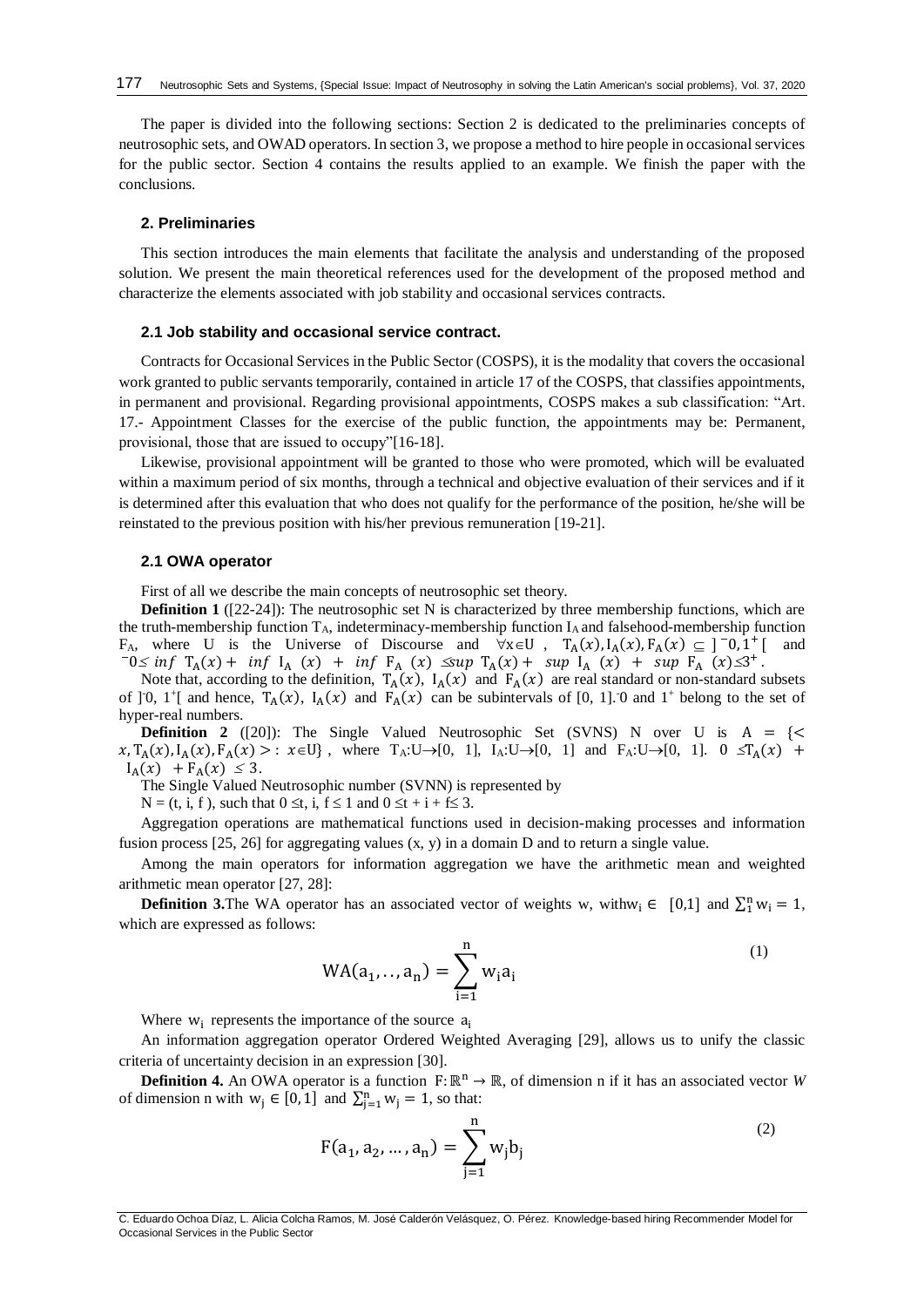Where  $b_j$  is the greatest j-th of the  $a_j$ .

Each family of operators is used in different contexts. There are several aggregation operator formulations that unify the WA and OWA operators combining the advantages of both [\[31,](#page-6-5) [32\]](#page-6-6).

Another extension is the OWA operator based on distance (OWAD)[\[33\]](#page-6-7).

**Definition 5**: An OWAD operator of dimension n is a mapping OWAD:  $\mathbb{R}^n \times \mathbb{R}^n \to \mathbb{R}$  that has an associated weighting vector W with  $\sum_{j=1}^{n} w_j = 1$  and it is defined as follows:

(3)

$$
OWAD(\langle x_1, y_1 \rangle, \dots, \langle x_n, y_n \rangle) = \sum_{j=1}^n w_j d_j
$$

where  $d_j$  is the j<sup>th</sup> largest distance between  $x_i$  and  $y_i$  are the *i*th argument of the sets X and Y, respectively. In this case the Euclidean distance between single-valued neutrosophic numbers (SVNNs) are used:

$$
d(X,Y) = \sqrt{(T_x - T_y)^2 + (I_x - I_y)^2 + (F_x - F_y)^2}
$$
\n(4)

The OWAD operator can provide a parameterized family of distance aggregation operators between the minimum and the maximum giving greater flexibility to the process.

# **3. Design of the method for hiring people in occasional services for the public sector**

The proposed method consists of three stages: input, inference, and output. The inference process is guided by management in three components: selection of profiles, evaluation of alternatives and selection of the knowledge base of the similarity profile.

Figure 1 shows a diagram with the general operation of the proposed method.



Figure 1. General diagram of the method's operation.

The proposed method bases its operation on the knowledge management proposal for knowledge-based recommendation systems of Cordón in [\[34-36\]](#page-6-8). The proposal allows to represent through linguistic terms and model uncertainty from Single Value Neutrosophic Numbers [\[37-40\]](#page-6-9).

Figure 2 shows a diagram with the workflow of the inference process.



**Figure 2**. Diagram of the inference process workflow**.**

Figure 2 summarizes the workflow of the inference process of the proposed method. Below is a detailed description of the components of the method.

*Component 1: Creation of the database with the profiles of the people*

C. Eduardo Ochoa Díaz, L. Alicia Colcha Ramos, M. José Calderón Velásquez, O. Pérez. Knowledge-based hiring Recommender Model for Occasional Services in the Public Sector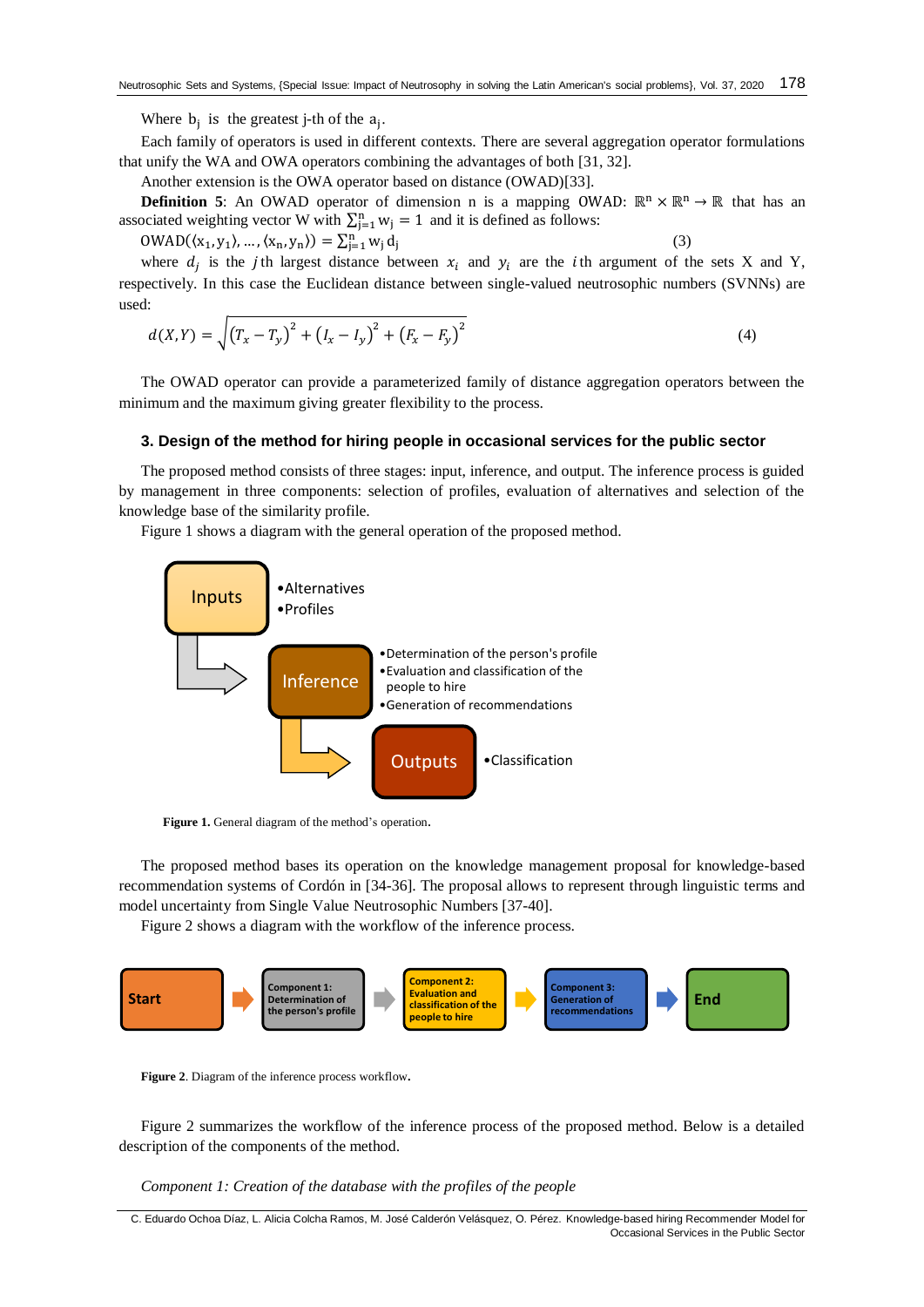For the creation of people's profiles, a description of personal characteristics is made. Each person a<sub>i</sub> is described through the finite set of details about each person, forming the personal profile.

 $C = \{c_1, ..., c_k, ..., c_l\}$ 

Profiles form a characterization of people. They can be obtained through structured interviews with people or in a direct automated way with the use of computational algorithms used to capture people's data:  $F_{a}$  =  $\{v_1^j, \text{any}_k^j, \dots v_l^j\}, \ j = 1, \dots, n.$ 

The evaluations of the characteristics of the people  $a_j$ , will be expressed using the linguistic scale S,  $v_k^j \in S$ where  $S = \{s_1, ..., s_g\}$  is the set of linguistic terms defined to evaluate the characteristic  $c_k$  using the SVN numbers [\[41-43\]](#page-6-10). The linguistic terms to be used are defined [\[44\]](#page-6-11).

The alternatives of the process are associated with the set of characteristics that describe people.

 $A = \{A_1, = eA_j, = eA_m\}$ 

Personal profiles are stored in a database that contains knowledge about the different alternatives of the process. This information is subsequently retrieved.

#### *Component 2: Evaluation and classification of the people to hire*

The component starts from the determination of the information of people that is stored in a profile [\[45,](#page-6-12) [46\]](#page-6-13), so that:

 $P_e = \{p_1^e, ..., p_k^e, ..., p_l^e\}$ 

The profile is made up of a set of attributes that characterize people:

 $\mathsf{C}^\mathsf{e} = \{\mathsf{c}_1^\mathsf{e}, \dots, \mathsf{c}_\mathsf{k}^\mathsf{e}, \dots, \mathsf{c}_\mathsf{l}^\mathsf{e}\}$ 

Where  $c_k^e \in S$ .

This can be obtained through a conversational approach, which can be adapted to increase the precision of the process [\[37,](#page-6-9) [47,](#page-6-14) [48\]](#page-6-15).

Subsequently, people are filtered according to the stored profile to find which are the most appropriate according to their characteristics.

For this purpose, the similarity between the profiles of people is calculated,  $P_e$  and each available  $A_i$  profile registered in the database. We used OWA operator based on distance (OWAD).

The following expression is used to calculate the total similarity [\[49-51\]](#page-6-16):

$$
S_j = 1 - OWAD(P_e, A_j)
$$
\n<sup>(5)</sup>

The S function calculates the similarity between the values of the attributes of the people profile and those stored a<sup>j</sup> [\[8,](#page-5-17) [38,](#page-6-17) [52\]](#page-7-0).

### *Component 3: Generation of recommendations*

This component is the part of the method that yields the result of the proposed inference. The similarity between the profile of the people and those stored in the database is calculated [\[40,](#page-6-18) [45\]](#page-6-12). Once the similarity determination process has been carried out, the resulting profiles are ordered. The similarity obtained is represented by a similarity vector [\[53,](#page-7-1) [54\]](#page-7-2).

$$
S = (s_1, \dots, s_n) \tag{6}
$$

The recommendation component is designed to generate the best recommendation in response. The best recommendation is considered to be those that best fit the needs of the person's profile, mathematically the greatest similarity.

## **4. Application of the method for hiring people in occasional services for the public sector**

This section describes the implementation of the proposed method to hire people in occasional services for the public sector. As a result of the present investigation, the proposed method was coded using a computational system that allows managers to control and process the method.

The tool allows obtaining reliable data. For the application of the proposal, we start with the set of data stored in several Human Resources departments of public institutions with different alternatives. Below there is a demonstrative example in which a manager starts from the database of his/her own:

$$
A = \{A_1, A_2, A_3, A_4, A_5, A_6, A_7, A_8, A_9, A_{10}\}
$$

Which is described by the attribute set as follows: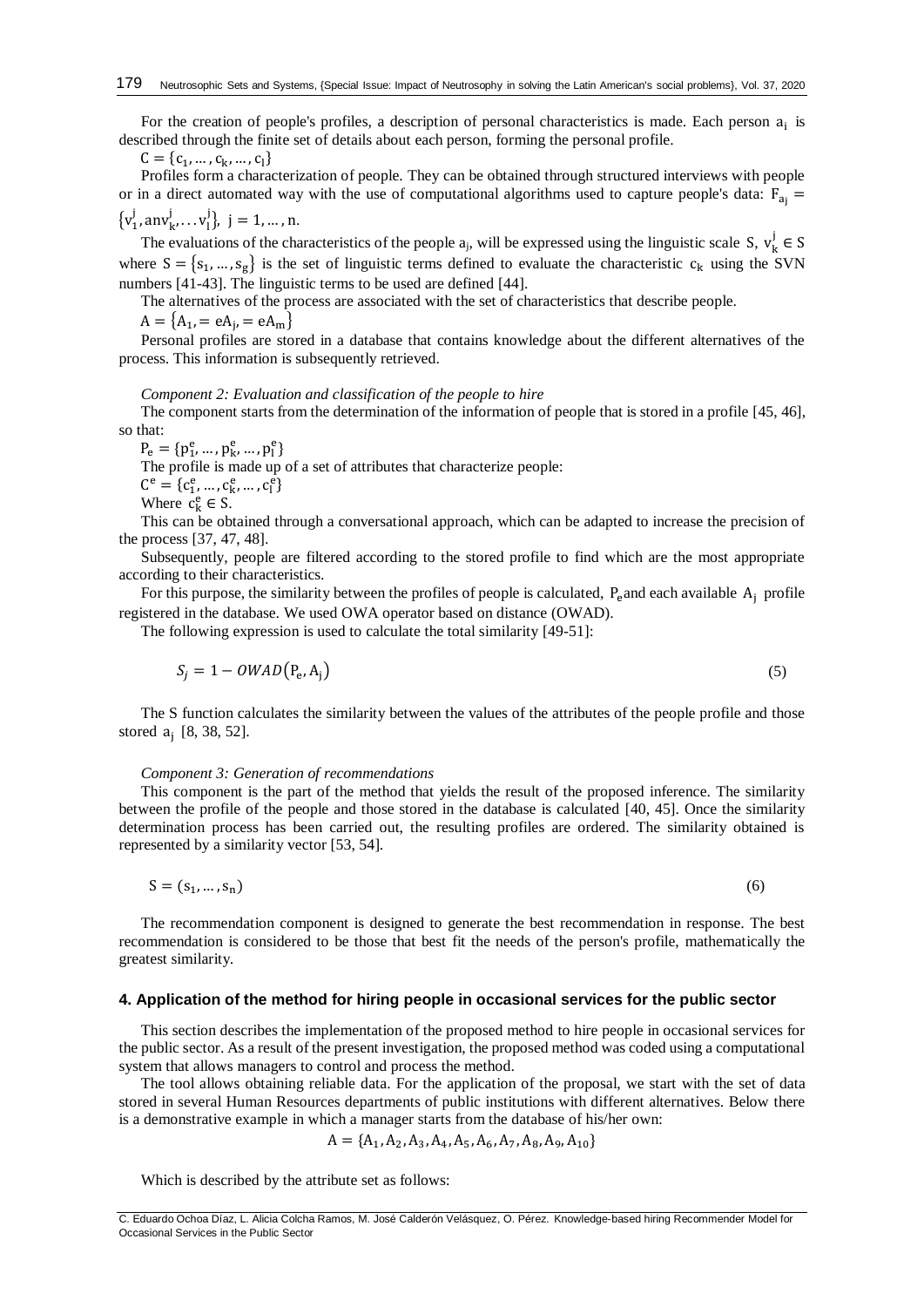$C = \{c_1, c_2, c_3, c_4, c_5, c_6, c_7\}$ 

| <b>SVN</b> numbers |
|--------------------|
| (1,0,0)            |
| (0.9, 0.1, 0.1)    |
| (0.8, 0.15, 0.20)  |
| (0.70, 0.25, 0.30) |
| (0.60, 0.35, 0.40) |
| (0.50, 0.50, 0.50) |
| (0.40, 0.65, 0.60) |
| (0.30, 0.75, 0.70) |
| (0.20, 0.85, 0.80) |
| (0.10, 0.90, 0.90) |
| (0,1,1)            |
|                    |

Attributes will be assessed on the following linguistic scale (Table 1). These ratings will be stored in the database.

**Table 1.** Linguistic terms used [\[55\]](#page-7-3).

Table 2 shows a view with the data used in this example.

|                | $\mathcal{C}_1$ | $\mathcal{C}_2$ | $c_{\rm a}$ | $c_4$      | $c_{\rm s}$ | $c_{6}$    | $c_{7}$    |
|----------------|-----------------|-----------------|-------------|------------|-------------|------------|------------|
| A <sub>1</sub> | VVG             | <b>MDG</b>      | VVG         | М          | VVG         | <b>VVG</b> | G          |
| A <sub>2</sub> | VG              | G               | VG          | <b>MDG</b> | VG          | <b>VVG</b> | VG         |
| $A_3$          | G               | VVG             | М           | М          | G           | VG         | М          |
| $A_4$          | VVG             | М               | VVG         | G          | VVG         | <b>MDG</b> | <b>VVG</b> |
| $A_5$          | VG              | G               | VG          | <b>MDG</b> | VG          | <b>MDG</b> | VG         |
| $A_6$          | VG              | G               | VG          | <b>MDG</b> | VG          | VG         | VG         |
| $A_7$          | G               | VVG             | B           | B          | G           | G          | B          |
| $A_8$          | VVG             | B               | VVG         | G          | VVG         | М          | <b>VVG</b> |
| $A_{9}$        | VG              | G               | VG          | <b>MDG</b> | VG          | VG         | VG         |
| $A_{10}$       | VVG             | в               | VVG         |            | VVG         | <b>MDG</b> | VVG        |

**Table 2.** Database of personal profiles.

If a person u<sub>e</sub>, wishes to receive the recommendations of the system, they must provide information about his/her personal profile. In this case:

 $P_e = \{VG, VVG, MDG, VG, VG, VVG, MDG\}.$ 

The next step in our example is to calculate the similarity between the personal profile and the profiles stored in the database. Table 3 shows similarity between the stored profiles and the personal profile using the OWAD operator with weighting vector to avoid extreme values [\[56\]](#page-7-4), W=[0.10, 0.10, 0.20, 0.20, 0.20, 0.10, 0.10]

| $\mathbf{r}$ | $\cdots$ | $\cdots$ |                              | $\mathbf{a}_5$ | л    | л                     |      | Ηq   | $A_{10}$                          |
|--------------|----------|----------|------------------------------|----------------|------|-----------------------|------|------|-----------------------------------|
| 0.82         | 0.86     | ∪. ∠     | $\sim$ $\sim$ $\sim$<br>0.76 | 0.82<br>∪.o∠   | 0.85 | 79<br>$\mathbf{U}$ ., | 0.73 | 0.85 | $\overline{\phantom{0}}$<br>V. 74 |

**Table 3.** Similarity between stored profiles and personal profile

In the recommendation phase, the profile closest to the personal profile would be recommended. An ordering of the profiles based on this comparison would be as follows.

 $A_3 > A_2 > A_6 \approx A_9 > A_1 \approx A_5 > A_7 > A_4 > A_{10} > A_8$ 

If the system recommends the two best profiles, these would be the recommendations:

 $A_3, A_2$ 

The application of the recommendations provides a neighborhood closest to the comparative profile for the example in question, the solution is  $A_3$ .

The demonstrative example allowed to run an example with 10 profiles of workers to process. It is important to note that the larger the knowledge base, the more accurate the recommendation will be. The knowledge base can be feed with more criteria and people that make up a proposal for greater dissemination and another linguistic scales based on SVN number could be defined [\[57\]](#page-7-5).

C. Eduardo Ochoa Díaz, L. Alicia Colcha Ramos, M. José Calderón Velásquez, O. Pérez. Knowledge-based hiring Recommender Model for Occasional Services in the Public Sector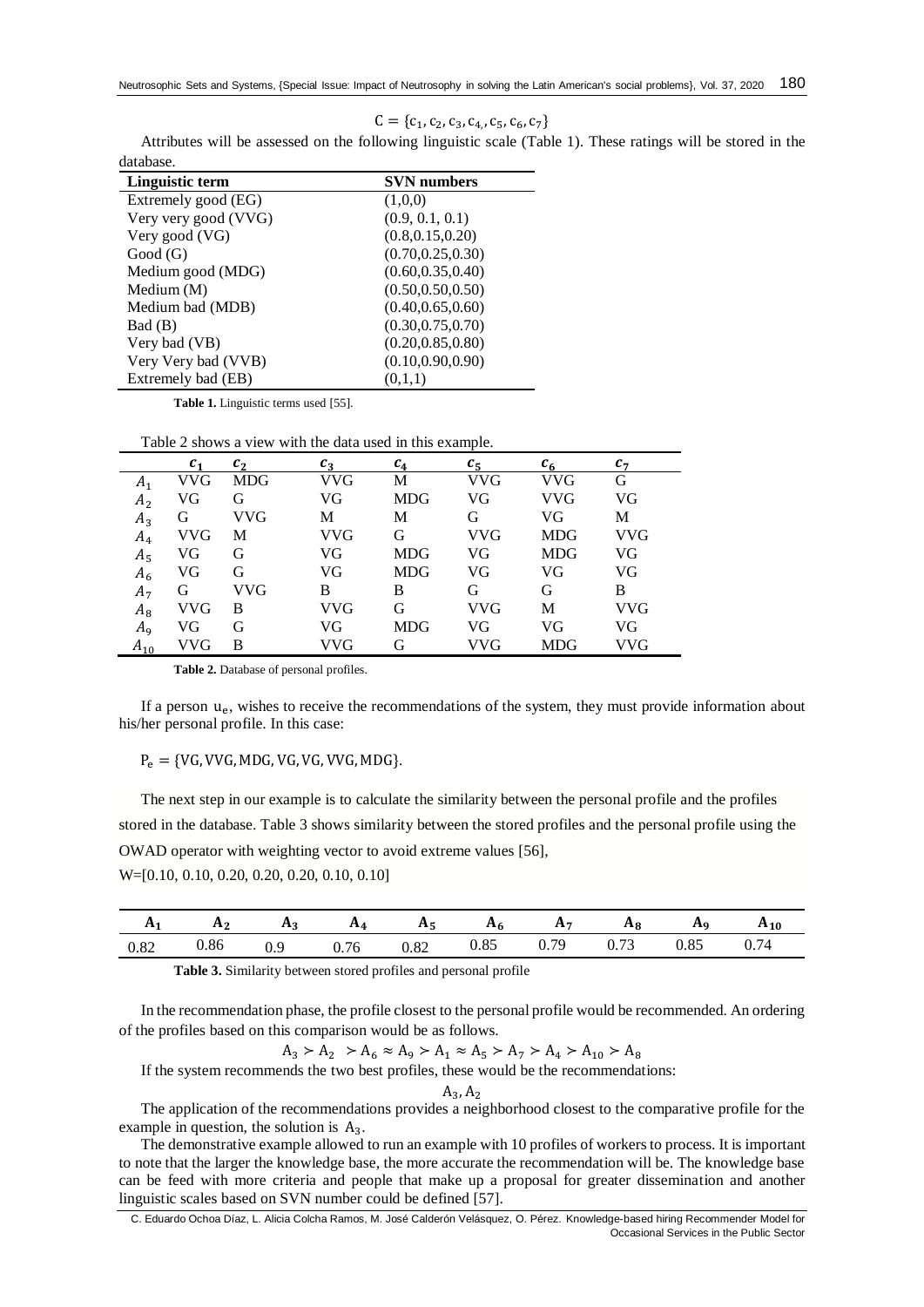## **Conclusions**

The present investigation described the implementation of a method to hire people in occasional services for the public sector. The implemented method allows managers to obtain personal profiles that characterize people for subsequent hiring. The application of the proposal starts from the historical data set that several Human Resources departments of public institutions have for the successive hiring recommendation. The use of OWAD operator gives more flexibility to the process.

# **References**

- <span id="page-5-0"></span>1. Robles Zambrano, G.K., M. Arvelo, P. Milagros, and K.C. Triviño Vera, *El subempleo: Fenómeno que atenta contra la estabilidad laboral en Ecuador.* Dilemas Contemporáneos: Educación, Política y Valores, 2019. **6**.
- <span id="page-5-1"></span>2. González Ramón, E.X., R. de Lourdes Guzmán Arias, J.E. Correa Calderón, M. Sares, B. Cesar, and N.F. Herrera Armijos, *Análisis Jurídico de la contratación indefinida como expectativa de estabilidad Laboral en el Ecuador.* Dilemas Contemporáneos: Educación, Política y Valores, 2017. **5**(1).
- <span id="page-5-2"></span>3. Lara, M. and W. Marcelo, *Proyecto de reforma al artículo 373 del Código Orgánico de Organización Territorial Autonomía Y Descentralización COOTAD, para garantizar la seguridad jurídica y la estabilidad laboral*. 2019.
- <span id="page-5-3"></span>4. Zambrano, G.K.R., P.M.M. Arvelo, and K.C.T. Vera, *Underemployment: Phenomenon that threatens labor stability in Ecuador.* Dilemas Contemporáneos: Educación, Política y Valore, 2019. **6**(Special).
- <span id="page-5-4"></span>5. Sozanski, A., K. Sarmiento, and C. Reyes, *Challenges to the right to work in Ecuador.* Forced Migration Review, 2016(51): p. 93.
- <span id="page-5-5"></span>6. SERRANO-LÓPEZ, A.L., S.V. ASTUDILLO-DURÁN, G.A. MUÑOZ-FERNÁNDEZ, and F. GONZÁLEZ SANTA CRUZ, *Analysis of Job Satisfaction in the Hotel Sector in Cuenca (Ecuador).* Revista ESPACIOS, 2019. **40**(06).
- <span id="page-5-6"></span>7. Hidalgo-Fernández, A., N.M. Mero, M.I.L. Alcivar, and F.G. Santa Cruz, *Analysis of organizational commitment in cooperatives in Ecuador.* Journal of Management Development, 2020.
- <span id="page-5-17"></span>8. Hernandez, N.B., M.B. Ruilova Cueva, and B.N. Mazacón, *Prospective analysis of public management scenarios modeled by the Fuzzy Delphi method.* Neutrosophic Sets and Systems, 2019. **26**(1): p. 17.
- 9. Batista Hernández, N. and J. Estupiñán Ricardo, *Gestion empresarial y posmodernidad: Infinite Study.* 2018.
- <span id="page-5-7"></span>10. Taipe, L.E.S., G.E.V. Negrete, A.M. Navarrete, M.J.R. Gulías, and D.R. Pazos, *The law of Gibrat applied in the manufacturing SMEs of Ecuador.* GCG: revista de Globalización, Competitividad y Gobernabilidad, 2019. **13**(1): p. 34-49.
- <span id="page-5-8"></span>11. Nicola, P., M.O. Bravo, and J.S. Sarmiento, *The determinants of subjective wellbeing in a developing country: The Ecuadorian case*. 2018, JRC Technical Reports: Luxembourg: European Union.
- <span id="page-5-9"></span>12. Hidalgo, R., L. Eduardo, C.J. Valdiviezo Rogel, and S.M. Bonilla Bermeo, *Characterization of Sacha Inchi*  seed oil (plukenetia volubilis) from" Canton San Vicente, Manabí, Ecuador", obtained by non-thermal *extrusion processes.* LA GRANJA. Revista de Ciencias de la Vida, 2019. **30**(2): p. 77-87.
- <span id="page-5-10"></span>13. Smarandache, F., *Paradoxism's Manifestos and International Folklore*. 2010: Infinite Study.
- <span id="page-5-11"></span>14. Smarandache, F., *Sixth International Anthology on Paradoxism*. 2011: Infinite Study.
- <span id="page-5-12"></span>15. Smarandache, F., *A unifying field in logics: Neutrosophic logic. neutrosophy, neutrosophic set, neutrosophic probability: Neutrosophic logic: neutrosophy, neutrosophic set, neutrosophic probability*. 2003: Infinite Study.
- <span id="page-5-13"></span>16. Joslin, A.J. and W.E. Jepson, *Territory and authority of water fund payments for ecosystem services in Ecuador's Andes.* Geoforum, 2018. **91**: p. 10-20.
- 17. Jarrett, C., *The social life of guayusa from amazonian ecuador: an examination of livelihoods, landscapes, and politics*. 2019, The University of Texas at San Antonio.
- 18. Arranz, J.M., C. García-Serrano, and V. Hernanz, *Employment quality: Are there differences by types of contract?* Social Indicators Research, 2018. **137**(1): p. 203-230.
- <span id="page-5-14"></span>19. Shonuga, O., *Employment Practices and Working conditions among Contract Employees in the American Oil Companies in Nigeria and the United States of America*. 2017.
- 20. 마리아, *A Case Study on Ecuador's Health Reform towards Universal Health Coverage: Challenges and Achievements*. 2018, 서울대학교대학원.
- 21. Kponou, K. and B.F. Kamga, *Job quality dynamic in Benin.* Employee Relations: The International Journal, 2019.
- <span id="page-5-15"></span>22. Abdel-Baset, M., I.M. Hezam, and F. Smarandache, *Neutrosophic goal programming.* Neutrosophic Sets & Systems, 2016. **11**: p. 25-34.
- 23. Altinirmak, S., Y. Gul, B.O. Okoth, and C. Karamasa, *Performance evaluation of mutual funds via single valued neutrosophic set (svns) perspective: a case study in turkey.* Neutrosophic Sets and Systems, 2018. **23**(1): p. 10.
- 24. Saleh Al-Subhi, S.H., I.P. Pupo, R.G. Vacacela, and P.Y. Pinero Perez, *A New Neutrosophic Cognitive Map with Neutrosophic Sets on Connections: Application in Project Management.* Neutrosophic Sets and Systems, 2018. **22**(1): p. 6.
- <span id="page-5-16"></span>25. Grau, I. and R. Grau, *Aplicación de sistemas neuroborrosos a problemas de resistencia antiviral del VIH.* Revista Cubana de Ciencias Informáticas, 2012. **6**(2).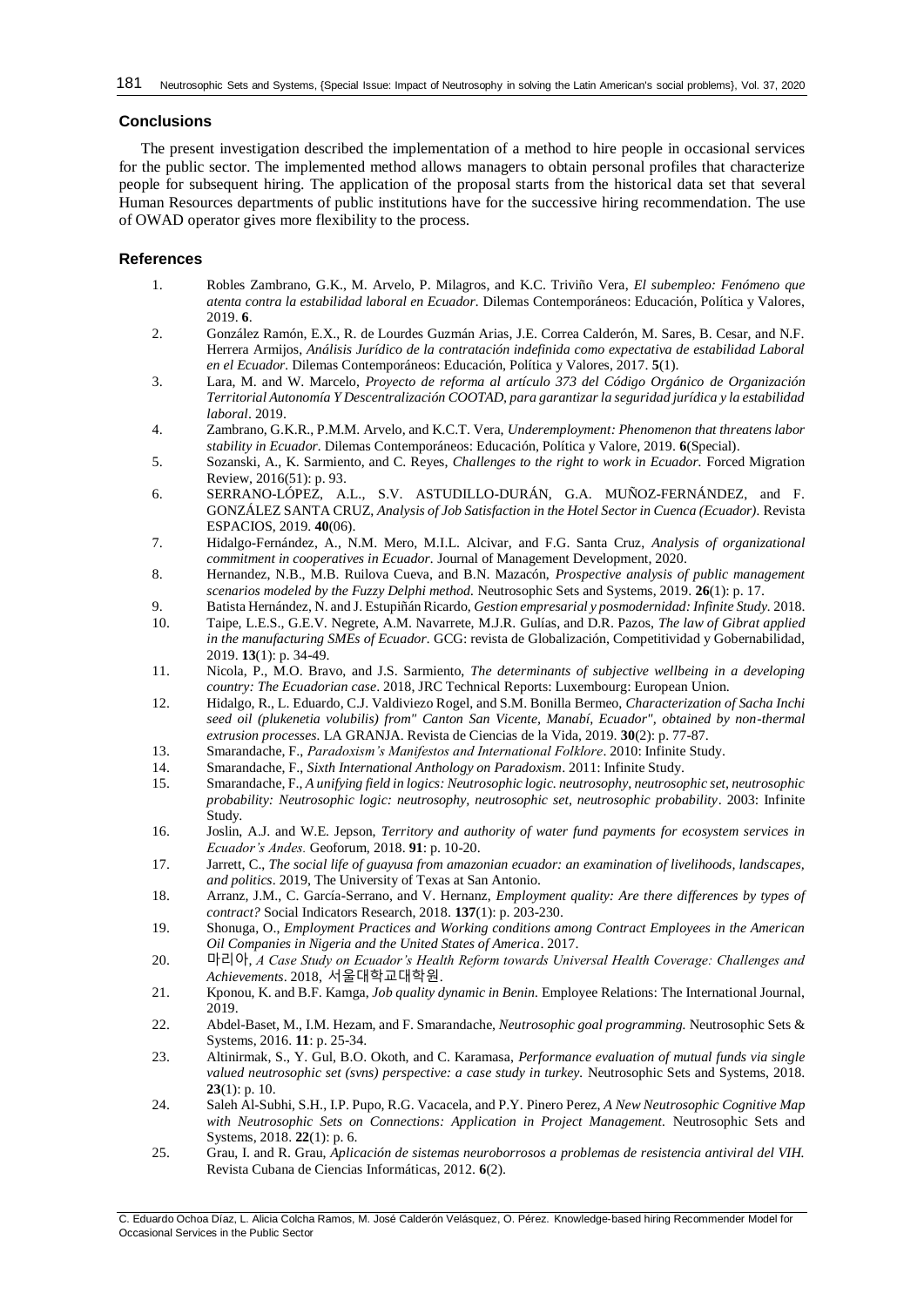- <span id="page-6-0"></span>26. Mar, O., L. Argota, and I. Santana, *Módulo para la evaluación de competencias a través de un Sistema de Laboratorios a Distancias.* Revista Cubana de Ciencias Informáticas, 2016. **10**(2): p. 132-147.
- <span id="page-6-1"></span>27. Pérez, K., *Modelo de proceso de logro de consenso en mapas cognitivos difusos para la toma de decisiones en grupo*, in *Facultad 4*. 2014, Universidad de las Ciencias Informáticas.
- <span id="page-6-2"></span>28. Mar, O., Y. Zulueta, M. Cruz, and M. Leyva, *Motor de inferencia decisional en sistema informático para la evaluación del desempeño.* RCCI, 2015. **Vol.9**(No.4): p. 16-29.
- <span id="page-6-3"></span>29. Yager, R., *On ordered weighted averaging aggregation operators in multicriteria decisionmaking.* IEEE Transactions on Systems, Man and Cybernetics, 1988. **18**(1): p. 183-190.
- <span id="page-6-4"></span>30. Filev, D. and R. Yager, *On the issue of obtaining OWA operator weights.* Fuzzy sets and systems, 1998. **94**  (2): p. 157-169.
- <span id="page-6-5"></span>31. Merigó, J. and A. Gil, *New decision-making techniques and their application in the selection of financial products.* Information Sciences, 2010. **180** (11): p. 2085-2094.
- <span id="page-6-6"></span>32. David Luis, L.R.M. and A. Julio César, *Revisión de Operadores de Agregación.* Campus Virtuales, 2014. **Vol.2** (No.3): p. 24-44.
- <span id="page-6-7"></span>33. Merigó, J.M. and A.M. Gil-Lafuente, *Decision making with the OWA operator in sport management.* Expert Systems with Applications, 2011. **38**(8): p. 10408-10413.
- <span id="page-6-8"></span>34. Cordón, L.G.P., *Modelos de recomendación con falta de información. Aplicaciones al sector turístico*. 2008, Universidad de Jaén.
- 35. Arroyave, M.R.M., A.F. Estrada, and R.C. González, *Modelo de recomendación para la orientación vocacional basado en la computación con palabras [Recommendation models for vocational orientation based on computing with words].* International Journal of Innovation and Applied Studies, 2016. **15**(1): p. 80.
- 36. Mar-Cornelio, O., I. Santana-Ching, and J. González-Gulín, *Sistema de Laboratorios Remotos para la práctica de Ingeniería de Control.* Revista científica, 2019. **3**(36).
- <span id="page-6-9"></span>37. Smarandache, F., J.E. Ricardo, E.G. Caballero, M.Y.L. Vasquez, and N.B. Hernández, *Delphi method for evaluating scientific research proposals in a neutrosophic environment.* Neutrosophic Sets and Systems, 2020: p. 204.
- <span id="page-6-17"></span>38. Ricardo, J.E., M.L. Poma, A.A. Pazmiño, A.A. Navarro, L.M. Estévez, and N.B. Hernandez, *Neutrosophic model to determine the degree of comprehension of higher education students in Ecuador.* Neutrosophic Sets & Systems, 2019. **26**.
- 39. Fernández Rodríguez, K.L., G.A. Peña, M.T. Ortiz Luzuriaga, Y. Ramos López, G.E. Cevallos Uve, E.E. Obaco Soto, and C.F. Rey Suquilanda, *Neutrosophic model to measure the impact of management projects on the process of pedagogical-research training.* Neutrosophic Sets & Systems, 2019. **26**.
- <span id="page-6-18"></span>40. Morán, J.C.S., J.F.E. Chuga, and W.M. Arias, *Neutrosophic statistics applied to the analysis of socially responsible participation in the community.* Neutrosophic Sets and Systems, Book Series, Vol. 26, 2019: An International Book Series in Information Science and Engineering. **26**: p. 18.
- <span id="page-6-10"></span>41. Vázquez, M.L. and F. Smarandache, *Neutrosofía: Nuevos avances en el tratamiento de la incertidumbre*. 2018: Infinite Study.
- 42. Smarandache, F., S. Broumi, P.K. Singh, C.-f. Liu, V.V. Rao, H.-L. Yang, I. Patrascu, and A. Elhassouny, *Introduction to neutrosophy and neutrosophic environment*, in *Neutrosophic Set in Medical Image Analysis*. 2019, Elsevier. p. 3-29.
- 43. Mar, O., I. Santana, and J. Gulín, *Algoritmo para determinar y eliminar nodos neutros en el Mapa Neutrosófico Cognitivo.* Neutrosophic Computing and Machine Learning, 2019. **8**: p. 4-11.
- <span id="page-6-11"></span>44. Baque, E., L. Vera, and F. Macías, *Análisis Neutrosófico de la devolución del IVA a los adultos mayores de Manabí Ecuador* Serie Científica de la Universidad de las Ciencias Informáticas, 2020. **13**(5): p. 90-103.
- <span id="page-6-12"></span>45. Ortega, R.G., M. Rodríguez, M.L. Vázquez, and J.E. Ricardo, *Pestel analysis based on neutrosophic cognitive maps and neutrosophic numbers for the sinos river basin management.* Neutrosophic Sets and Systems, 2019. **26**(1): p. 16.
- <span id="page-6-13"></span>46. Gómez, L.K.Á., D.A.V. Intriago, A.M.I. Morán, L.R.M. Gómez, J.A.A. Armas, M.A.M. Alcívar, and L.K.B. Villanueva, *Use of neutrosophy for the detection of operational risk in corporate financial management for administrative.* Neutrosophic Sets and Systems, Book Series, Vol. 26, 2019: An International Book Series in Information Science and Engineering, 2019. **26**: p. 75.
- <span id="page-6-14"></span>47. Pérez, L., *Modelo de recomendación con falta de información. Aplicaciones al sector turístico*. 2008, Tesis doctoral. Universidad de Jaén.
- <span id="page-6-15"></span>48. Mar, O., S. I, and J. Gulín. *Competency assessment model for a virtual laboratory system and distance using fuzzy cognitive map*. REVISTA INVESTIGACION OPERACIONAL 2017 [cited Vol. 38 No. 2]; 170.178]. Available from: http://rev-inv-ope.univ-paris1.fr/files/38217/38217-07.pdf.
- <span id="page-6-16"></span>49. Solís, P.Y.J., B.A.A. Burgos, M.L.T. Palma, C.Y.M. Álvarez, and F.d.R.C. Paredes, *Compensatory fuzzy logic model for impact.* Neutrosophic Sets and Systems, Book Series, Vol. 26, 2019: An International Book Series in Information Science and Engineering, 2019. **26**: p. 40.
- 50. Ramírez, M.A.C., J.C.d.J.A. Añez, O.I. Ronquillo, R.G.H.Q. Riera, Á.A.R. Vera, J.C.T. Cegarra, and P.M.O. Sotomayor, *Pestel based on neutrosophic cognitive maps to.* Neutrosophic Sets and Systems, Book Series, Vol. 26, 2019: An International Book Series in Information Science and Engineering, 2019. **26**: p. 61.
- 51. Ponce Ruiz, D.V., J.C. Albarracín Matute, E.J. Jalón Arias, L.O. Albarracín Zambrano, L.J. Molina Chalacán, Í.M. Serrano Quevedo, and A.R. Zuñiga Paredes, *Softcomputing in neutrosophic linguistic modeling for the treatment of uncertainty in information retrieval.* Neutrosophic Sets & Systems, 2019. **26**.

C. Eduardo Ochoa Díaz, L. Alicia Colcha Ramos, M. José Calderón Velásquez, O. Pérez. Knowledge-based hiring Recommender Model for Occasional Services in the Public Sector